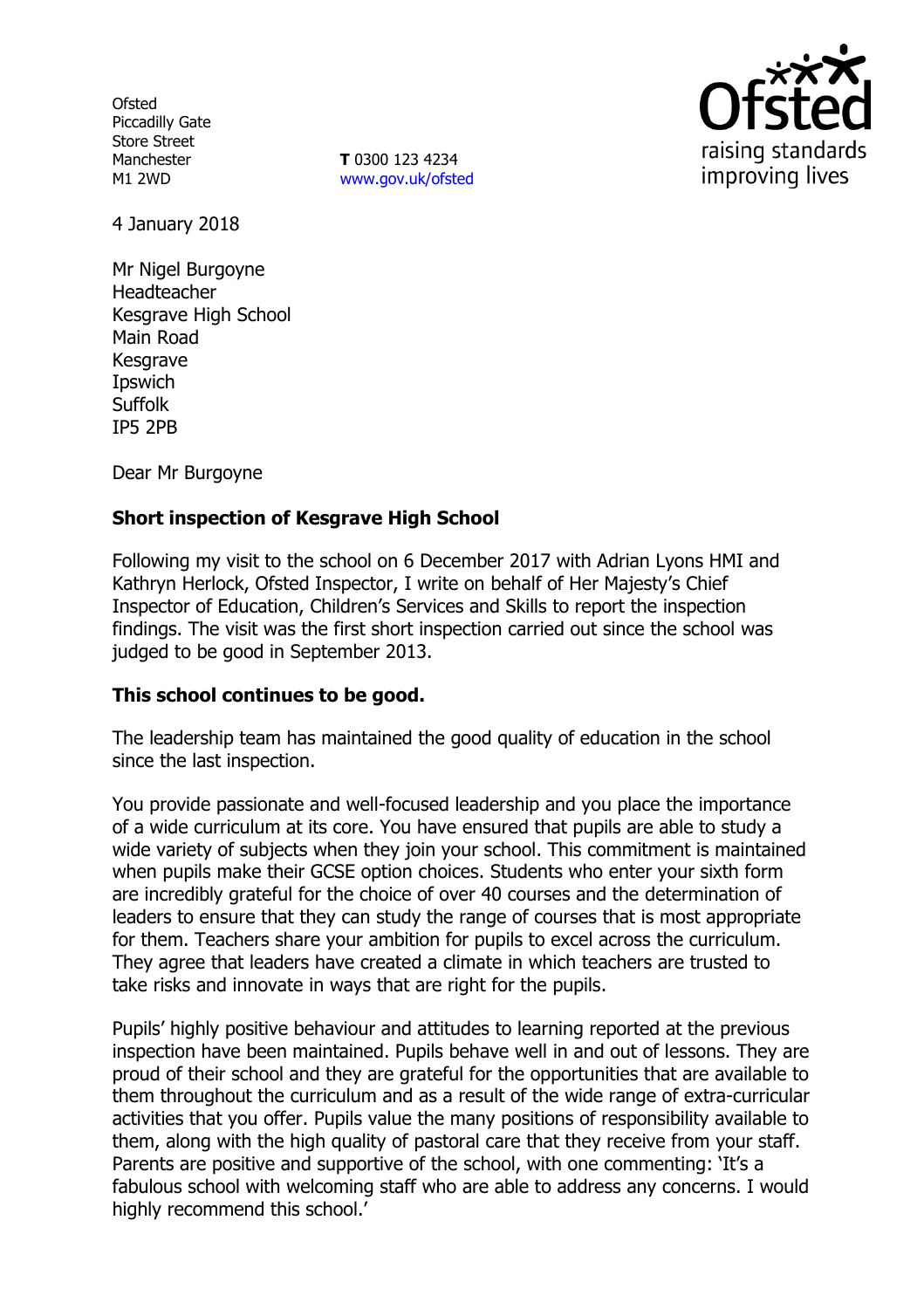

Leaders have a clear and accurate understanding of the school's strengths and weaknesses. As a consequence, the quality of teaching and leadership has improved since the previous inspection. Sixth-form students continue to make good progress, while key stage 4 pupils have made progress that was either above, or in line with, national average. You are disappointed with some aspects of the 2017 GCSE results but are confident that your curriculum changes will support pupils to make good progress across the English Baccalaureate subjects from 2018 onwards.

Governors continue to provide you with support and offer robust accountability. They know the school well, are passionate about its role within the community and they are clear about what the school needs to do to improve further. Leaders and governors are in agreement that they need to focus on ensuring that the needs of the most able pupils are met more effectively, that disadvantaged pupils make more progress and that all leaders are consistent in their drive, ambition and actions.

## **Safeguarding is effective.**

The leadership team has ensured that safeguarding arrangements are fit for purpose. Leaders undertake all appropriate checks on staff and these records are scrutinised on a regular basis by the chair of the governing body.

Pupils feel safe and enjoy school as a result of the high level of pastoral care that they receive. They participate in a wide variety of sessions which support them to be safe and stay safe, for example sex and relationships education and the safe use of the internet.

Staff undertake regular safeguarding training and leaders provide training for parents about staying safe online. The needs of children in care are met and they make good progress as a result of the support provided by leaders and specialist staff. Governors play an important role in checking safeguarding practices as part of their regular visits to the school.

# **Inspection findings**

I pursued a number of lines of enquiry to ascertain whether the school remained good. My first question related to the apparent dip in progress, suggested by your 2017 GCSE results, and how you are responding to this. You recognise that there are a range of complex factors that have contributed to your pupils' overall progress score in 2017, not least the decision taken by leaders and governors to allow pupils to continue with GCSE subject choices that did not cover the full range of English Baccalaureate subjects. You were clear that asking pupils to change the courses that they had been promised was not in their best interests. Your new curriculum model still allows pupils to undertake a wide range of GCSE subjects, but it also allows them to study more elements of the English Baccalaureate. A combination of this redesigned curriculum, good-quality teaching and new, rigorous assessment practices are ensuring that pupils within the school are currently making good progress overall. You have recognised that your most able pupils and disadvantaged pupils could do even better. As a result, you are taking effective action to increase their rates of progress.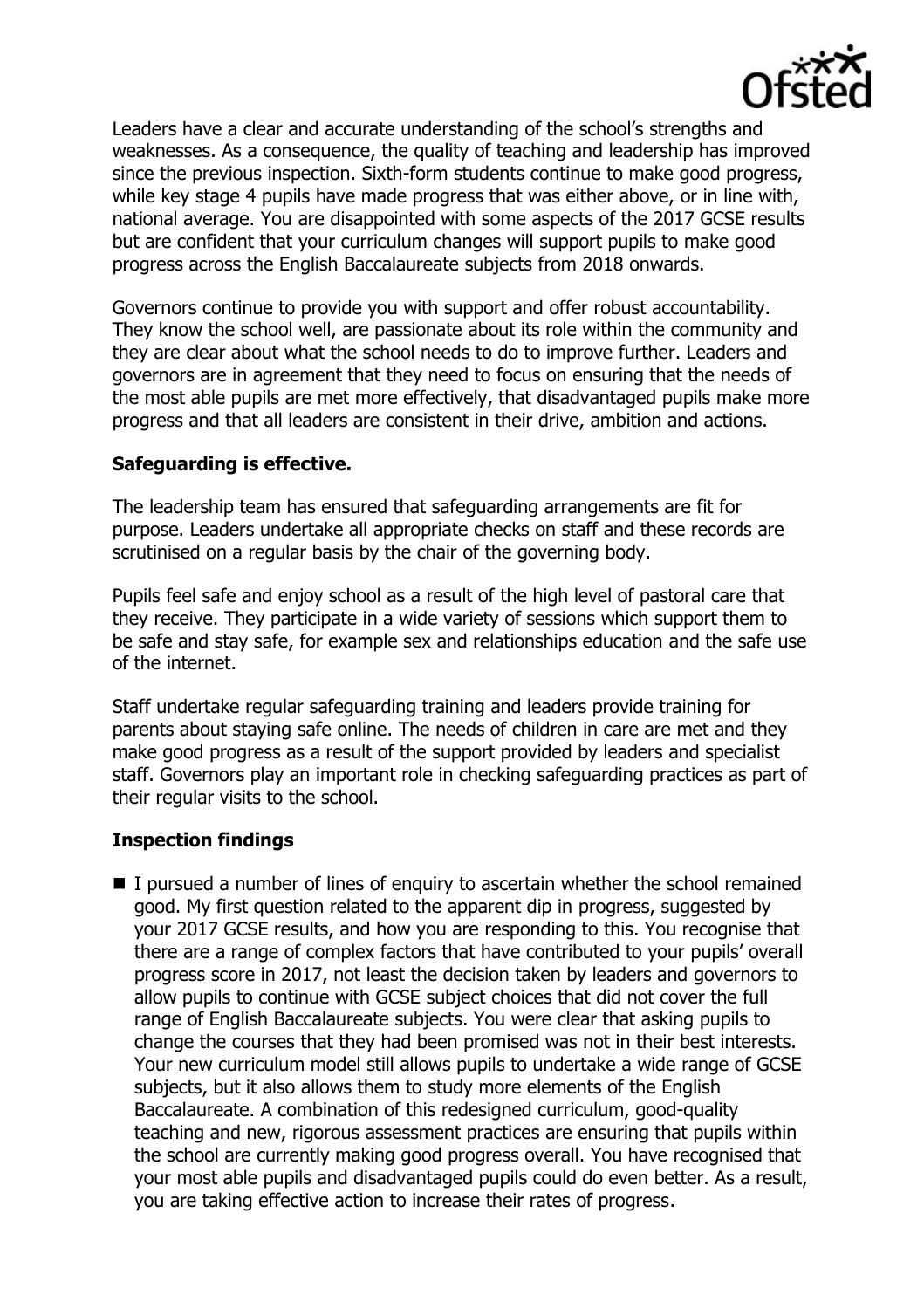

- A second line of enquiry related to the progress of pupils who have special educational needs (SEN) and/or disabilities and that of disadvantaged pupils. Pupils who have SEN and/or disabilities are supported well. Leaders have a good understanding of the special needs of pupils and how best to support them. Leaders provided many examples of how individual pupils have made progress and moved on to carefully thought-out courses in further education. Pupils are supported well in the main school curriculum. As a result, the progress of pupils who have SEN and/or disabilities is good. While some have specific health issues providing a barrier to high levels of attendance, many have full attendance. Leaders have identified a range of appropriate qualifications to give credit for the progress that pupils make.
- Leaders are passionate about supporting disadvantaged pupils. Historically, the progress of these pupils has been similar to, or at times better than, other pupils. In 2017 a difference in progress was identified which led leaders to take immediate action during the autumn term. Leaders have recognised that the previous approach to interventions was not effective enough. The newly introduced strategy is well planned and begins in Year 6 before pupils arrive at the school. It is based on research and what leaders have identified as best practice around the country. However, as the current programme is in its early stages of development, it is too soon to see its impact.
- Students in the sixth form have been making good and improving progress since the previous inspection and I was keen to establish whether these improvements have been sustained. Students benefit from a wide range of courses and value being able to study exactly what they want. Their motivation, their access to good-quality teaching and the extensive support that they are offered from the sixth-form team is enabling them to flourish. The overall progress of current students continues to be good. Leaders are aware of the next steps required to support individual pupils and particular subjects where progress is less secure. Students are proud to be a part of the sixth form and they are successful in their applications to education, employment and training at the end of their studies. One student commented: 'It's not just Kesgrave, it's the community of Kesgrave.'
- Finally, I wanted to check the extent to which leaders are improving pupils' outcomes in mathematics and languages. You have strengthened the leadership of both subject areas and have ensured that improvement plans are closely monitored. Leaders receive coaching and the impact of their work is regularly evaluated as part of your 'evaluation cycle'. The progress of pupils in these areas is improving, but you acknowledge that teaching quality is still inconsistent and that pupils' progress needs to be monitored more carefully.

### **Next steps for the school**

Leaders and those responsible for governance should ensure that:

- they reduce the difference between the progress of disadvantaged pupils and that of other pupils nationally
- $\blacksquare$  teaching is planned to challenge the most able pupils